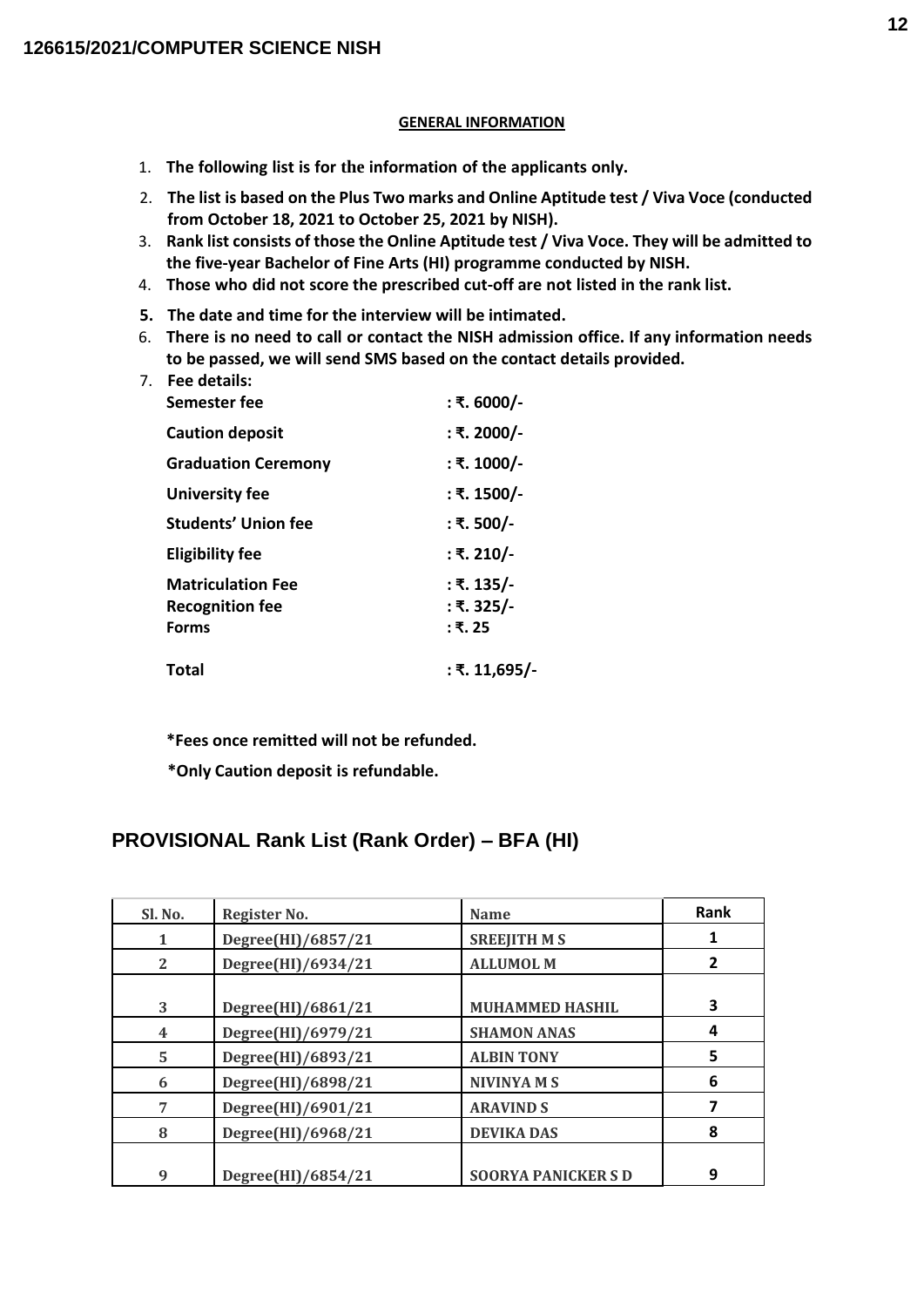| 10 | Degree(HI)/6858/21 | <b>AKSHAY S</b>             | 10       |
|----|--------------------|-----------------------------|----------|
| 11 | Degree(HI)/6905/21 | <b>ANANDHUAL</b>            | 11       |
| 12 | Degree(HI)/6915/21 | <b>ARCHANA S NATH</b>       | 12       |
| 13 | Degree(HI)/6936/21 | <b>PRABHIN PRASANTH P V</b> | 13       |
| 14 | Degree(HI)/6990/21 | <b>SHAMLEEDRAHMAN VK</b>    | 14       |
| 15 | Degree(HI)/6889/21 | <b>MOHAMMED AFSAL PK</b>    | 15       |
| 16 | Degree(HI)/7035/21 | <b>PRAVEEN V P</b>          | 16       |
| 17 | Degree(HI)/7020/21 | <b>KARTHIKA SURESH</b>      | 17<br>18 |
| 18 | Degree(HI)/6914/21 | <b>APARNA S NATH</b>        |          |
| 19 | Degree(HI)/6954/21 | <b>ARYA A CHANDRAN</b>      | 19       |
| 20 | Degree(HI)/7026/21 | DEVADARSH P.K.              | 20       |
| 21 | Degree(HI)/6948/21 | <b>ANNA SHIBI</b>           | 21       |
| 22 | Degree(HI)/7050/21 | <b>MUHAMMED ABID E A</b>    | 22       |
| 23 | Degree(HI)/6929/21 | <b>ROHITH V G</b>           | 23       |
| 24 | Degree(HI)/6966/21 | <b>SOVIN SAJAN</b>          | 24       |
| 25 | Degree(HI)/6960/21 | <b>RAMDAS B M</b>           | 25       |
| 26 | Degree(HI)/7022/21 | <b>MOHAMMAD SALEEM</b>      | 26       |
| 27 | Degree(HI)/6925/21 | <b>SACHIN S SAJI</b>        | 27       |
| 28 | Degree(HI)/6888/21 | <b>ALPHIN ALEX</b>          | 28       |
| 29 | Degree(HI)/6887/21 | <b>RIYON PRINCE</b>         | 29       |
| 30 | Degree(HI)/6974/21 | <b>MEENAKSHI A H</b>        | 30       |
| 31 | Degree(HI)/6913/21 | <b>GLORIA N JOLLY</b>       | 31       |
| 32 | Degree(HI)/6958/21 | <b>ANN JOSEPH V S</b>       | 32       |
| 33 | Degree(HI)/7049/21 | <b>SUBITHA A</b>            | 33       |
| 34 | Degree(HI)/6932/21 | <b>VIMAL RAJAN R</b>        | 34       |
| 35 | Degree(HI)/7043/21 | <b>AKASH S</b>              | 35       |
| 36 | Degree(HI)/6852/21 | <b>ANEESH A</b>             | 36       |
| 37 | Degree(HI)/7015/21 | <b>CHEJERLA SOWMYA SRI</b>  | 37       |

# **PROVISIONAL Rank List (Alphabetical Order) – BFA (HI)**

| Sl. No. | Register No.       | <b>Name</b>       | <b>Rank</b> |
|---------|--------------------|-------------------|-------------|
|         | Degree(HI)/7043/21 | <b>AKASH S</b>    | 35          |
|         | Degree(HI)/6858/21 | <b>AKSHAY S</b>   | 10          |
| 2       | Degree(HI)/6893/21 | <b>ALBIN TONY</b> |             |
|         | Degree(HI)/6934/21 | <b>ALLUMOL M</b>  |             |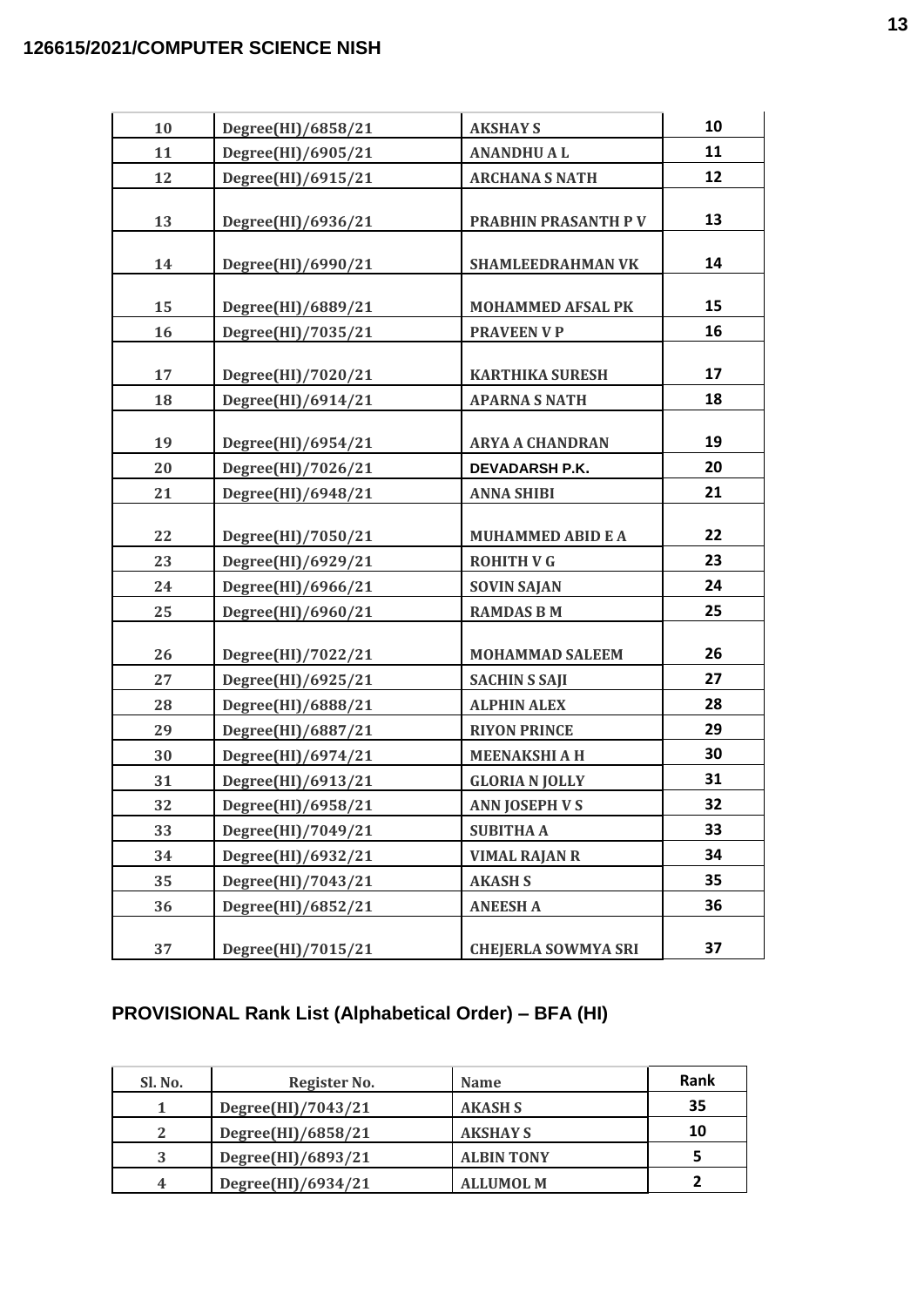| 5  | Degree(HI)/6888/21 | <b>ALPHIN ALEX</b>          | 28                      |
|----|--------------------|-----------------------------|-------------------------|
| 6  | Degree(HI)/6905/21 | <b>ANANDHUAL</b>            | 11                      |
| 7  | Degree(HI)/6852/21 | <b>ANEESH A</b>             | 36                      |
| 8  | Degree(HI)/6958/21 | <b>ANN JOSEPH V S</b>       | 32                      |
| 9  | Degree(HI)/6948/21 | <b>ANNA SHIBI</b>           | 21                      |
| 10 | Degree(HI)/6914/21 | <b>APARNA S NATH</b>        | 18                      |
| 11 | Degree(HI)/6901/21 | <b>ARAVIND S</b>            | $\overline{\mathbf{z}}$ |
| 12 | Degree(HI)/6915/21 | <b>ARCHANA S NATH</b>       | 12                      |
| 13 | Degree(HI)/6954/21 | <b>ARYA A CHANDRAN</b>      | 19                      |
| 14 | Degree(HI)/7015/21 | <b>CHEJERLA SOWMYA SRI</b>  | 37                      |
| 15 | Degree(HI)/7026/21 | DEVADARSH P.K.              | 20                      |
| 16 | Degree(HI)/6968/21 | <b>DEVIKA DAS</b>           | 8                       |
| 17 | Degree(HI)/6913/21 | <b>GLORIA N JOLLY</b>       | 31                      |
| 18 | Degree(HI)/7020/21 | <b>KARTHIKA SURESH</b>      | 17                      |
| 19 | Degree(HI)/6974/21 | <b>MEENAKSHI A H</b>        | 30                      |
| 20 | Degree(HI)/7022/21 | <b>MOHAMMAD SALEEM</b>      | 26                      |
| 21 | Degree(HI)/6889/21 | <b>MOHAMMED AFSAL PK</b>    | 15                      |
| 22 | Degree(HI)/7050/21 | <b>MUHAMMED ABID E A</b>    | 22                      |
| 23 | Degree(HI)/6861/21 | <b>MUHAMMED HASHIL</b>      | 3                       |
| 24 | Degree(HI)/6898/21 | <b>NIVINYAMS</b>            | 6                       |
| 25 | Degree(HI)/6936/21 | <b>PRABHIN PRASANTH P V</b> | 13                      |
| 26 | Degree(HI)/7035/21 | <b>PRAVEEN V P</b>          | 16                      |
| 27 | Degree(HI)/6960/21 | <b>RAMDAS B M</b>           | 25                      |
| 28 | Degree(HI)/6887/21 | <b>RIYON PRINCE</b>         | 29                      |
| 29 | Degree(HI)/6929/21 | <b>ROHITH V G</b>           | 23                      |
| 30 | Degree(HI)/6925/21 | <b>SACHIN S SAJI</b>        | 27                      |
|    |                    |                             |                         |
| 31 | Degree(HI)/6990/21 | <b>SHAMLEEDRAHMAN VK</b>    | 14                      |
| 32 | Degree(HI)/6979/21 | <b>SHAMON ANAS</b>          | 4                       |
| 33 | Degree(HI)/6854/21 | <b>SOORYA PANICKER S D</b>  | 9                       |
| 34 | Degree(HI)/6966/21 | <b>SOVIN SAJAN</b>          | 24                      |
| 35 | Degree(HI)/6857/21 | <b>SREEJITH M S</b>         | $\mathbf{1}$            |
| 36 | Degree(HI)/7049/21 | <b>SUBITHA A</b>            | 33                      |
| 37 | Degree(HI)/6932/21 | <b>VIMAL RAJAN R</b>        | 34                      |